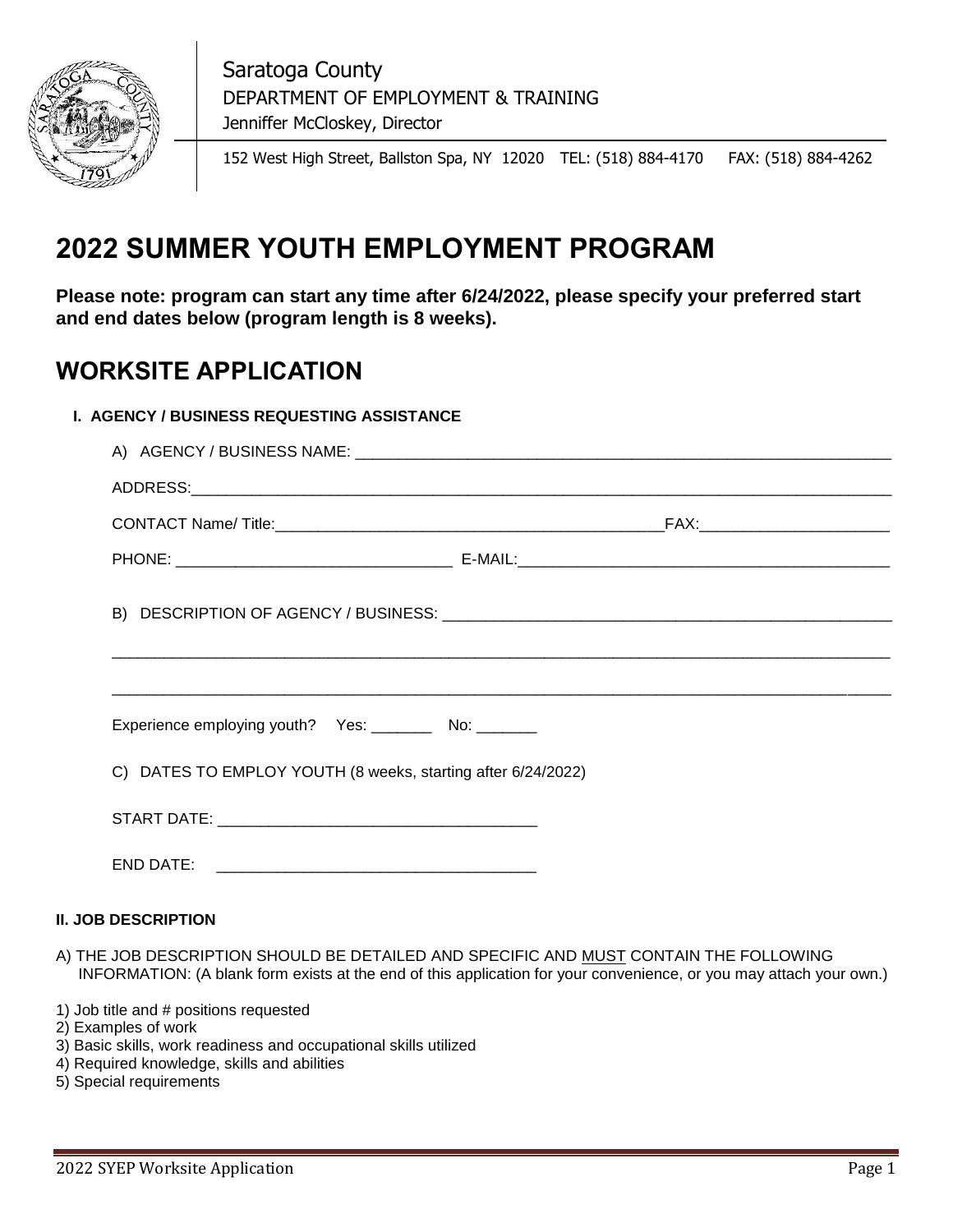#### **III. SUPERVISION**

|  | Text? _____YES ______NO |  |
|--|-------------------------|--|
|  |                         |  |
|  |                         |  |
|  |                         |  |
|  | Text? YES NO            |  |
|  |                         |  |

#### **IV. SAFETY / LABOR STANDARDS**

Saratoga County Department of Employment & Training (DET) is very concerned with the safety of our participants. Strict adherence to safety procedures is expected at all times. Participants must be provided with safety equipment where appropriate (e.g. safety glasses, work gloves, reflective vests). Any specialized training required to enable participant to safely and satisfactorily perform on the job is the responsibility of the worksite.

There are limitations on employment of minors for youth employment programs including the hours they can work and type of work they are allowed to do. Please reference the Division of Labor Standards, Laws Governing the Employment of Minors handbook or the NYS Department of Labor website (www.labor.ny.gov). Copies of the handbook can be obtained from Saratoga DET if needed.

#### **V. SCHEDULE**

A) Please complete the attached schedule form reflecting 25 and 30 hours per week respectively. The number of hours youth can work each week will depend on total program budget. We always strive for the maximum amount of hours and will inform if we need to reduce at any point during the program.

Are provisions made for inclement weather? \_\_\_\_\_\_\_\_YES \_\_\_\_\_\_\_\_\_\_\_\_\_\_\_\_\_\_\_\_\_\_ N/A

Please state what the participants will do in case of inclement weather:

Please complete a **Worksite Assignment** and **Schedule(s)** form for each job title requested.

#### **VI. FUNDING**

A) Does your agency / business have funds from any other source for the position requested?

The State of the MC of the funding source: The SNES CONSIDER SOLUTION Of the MC of the MC of the MC of the MC o

B) Has this position ever been funded through any other source?

\_\_\_YES \_\_\_\_\_\_NO \_\_\_\_\_\_\_\_\_ Other funding source: \_\_\_\_\_\_\_\_\_\_\_\_\_\_\_\_\_\_\_\_\_\_\_\_\_\_\_\_\_\_\_\_

C) Do any layoffs or work stoppages exist at your agency / business?

YES NO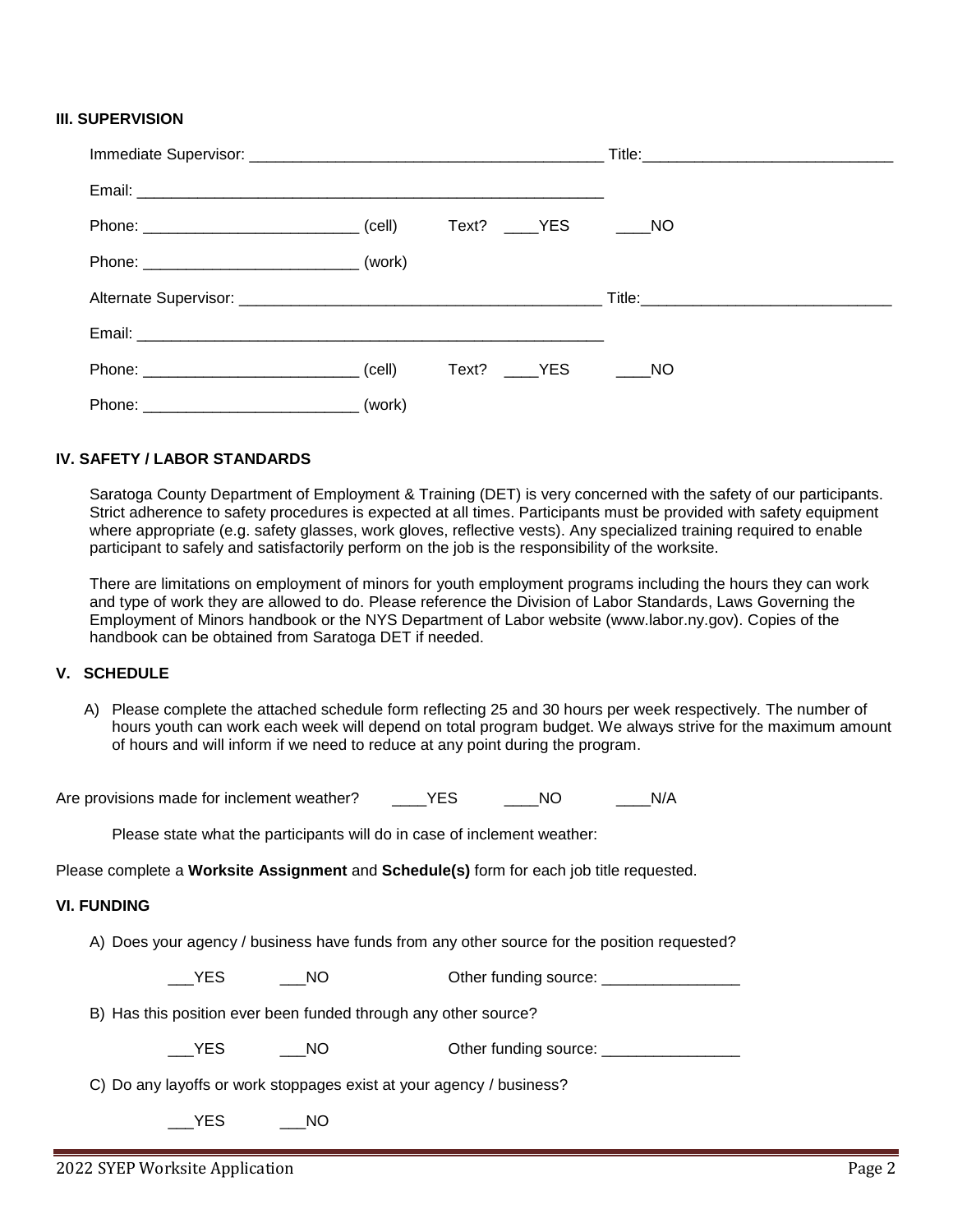#### **VII. TRANSPORTATION**

A) Is travel involved in this position?

\_\_\_YES \_\_\_NO

B) If yes, is transportation provided for this position?

\_\_\_YES \_\_\_NO

#### **VIII. EQUAL EMPLOYMENT OPPORTUNITIES**

A) Is your agency / business (or worksite) accessible to the handicapped?

YES NO

B) Is there a grievance procedure in place in your agency / business?

YES NO

IF NO, interested parties and participants are entitled to use DET's grievance procedure.

**No party involved may discriminate with respect to any participant because of race, creed, color, national origin, sex, political affiliation or belief.**

### **IX. CERTIFICATE OF LIABILITY INSURANCE**

Saratoga County requires that each worksite applicant meet specific liability provisions. Please submit your insurance certificate with the application.

**We cannot consider your application without an insurance certificate on file.**

**Is the Certificate of Liability Insurance enclosed? \_\_\_YES \_\_\_NO**

**If already on file with our Department:**

Your Certificate of Liability Insurance: Expired

**Will expire \_\_\_\_\_\_\_\_\_\_\_\_**

**\_\_\_\_\_\_\_\_\_\_\_\_\_\_\_\_\_\_\_\_\_\_\_\_\_\_\_\_\_\_\_\_\_\_\_\_\_\_\_\_\_\_\_\_\_\_\_\_\_\_\_\_\_\_\_\_\_\_\_\_\_\_\_\_\_\_\_\_\_\_\_\_\_\_\_\_\_\_\_\_\_\_\_\_\_\_\_\_\_\_\_\_\_\_\_\_**

#### **X. SIGNATURE**

The agency / business authorized representative hereby certifies that the information in this application is correct to the best of his/her knowledge and belief. The agency further certifies that compliance with applicable labor laws is the responsibility of the worksite.

\_\_\_\_\_\_\_\_\_\_\_\_\_\_\_\_\_\_\_\_\_\_\_\_\_\_\_\_\_\_\_\_\_\_\_\_\_\_\_\_\_\_\_\_\_\_\_\_\_\_ \_\_\_\_\_\_\_\_\_\_\_\_\_\_\_\_\_\_\_\_

Signature of Authorized Agency / Business Representative **Date** Date

\_\_\_\_\_\_\_\_\_\_\_\_\_\_\_\_\_\_\_\_\_\_\_\_\_\_\_\_\_\_\_\_\_\_\_\_\_\_\_\_\_\_\_\_\_\_\_\_\_\_ Printed Name of Authorized Agency / Business Representative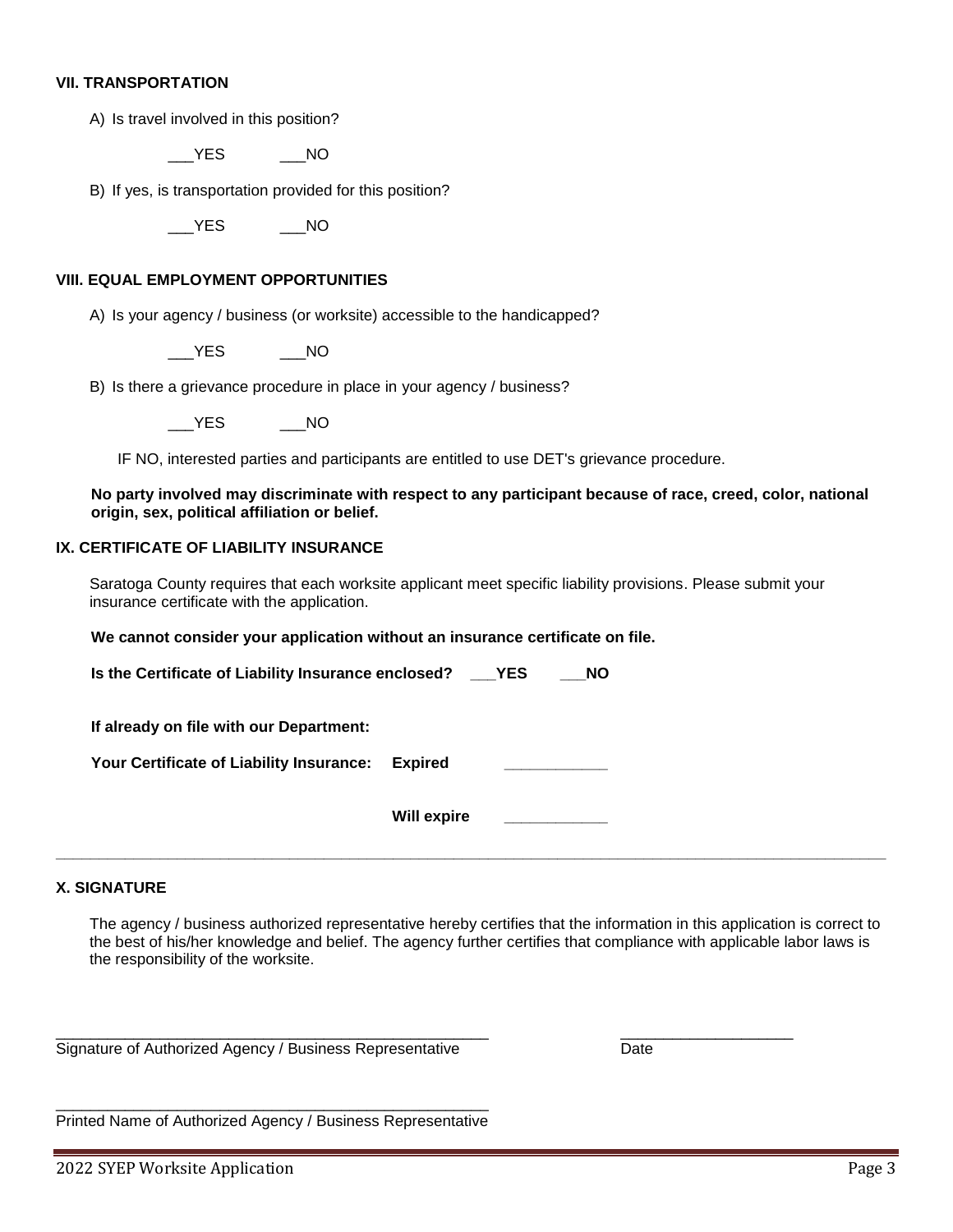## **2022 Labor Union or Agency Endorsement of SYEP Program**

| <b>WORKSITE:</b>  |                                                                                                                                                                                                                                                 |  |  |
|-------------------|-------------------------------------------------------------------------------------------------------------------------------------------------------------------------------------------------------------------------------------------------|--|--|
| <b>JOB TITLE:</b> |                                                                                                                                                                                                                                                 |  |  |
|                   | Are employees at this worksite represented by a collective bargaining unit (labor union)?                                                                                                                                                       |  |  |
|                   | YES ______ If YES, please complete Section I. NO ____ If NO, please complete Section II.                                                                                                                                                        |  |  |
|                   | ( $\sqrt{2}$ YOU MUST FILL IN ONE OF THE OPTIONS BELOW $\sqrt{2}$ )                                                                                                                                                                             |  |  |
| <b>Section I</b>  | Union Endorsement (to be completed by Union Representative)                                                                                                                                                                                     |  |  |
| agreement.        | As the authorized bargaining agent for the union in existence at this agency, I am aware of the Employment Program and<br>have determined that it does not infringe upon the rights of any union member covered under our collective bargaining |  |  |
|                   |                                                                                                                                                                                                                                                 |  |  |
|                   |                                                                                                                                                                                                                                                 |  |  |
|                   |                                                                                                                                                                                                                                                 |  |  |
|                   |                                                                                                                                                                                                                                                 |  |  |
| <b>Section II</b> | Agency Endorsement (to be completed if no union exists at your agency)                                                                                                                                                                          |  |  |
|                   | If Employees at this agency are not represented by a labor union, the authorized agency representative must sign below,<br>attesting to the same as above.                                                                                      |  |  |
|                   |                                                                                                                                                                                                                                                 |  |  |
|                   |                                                                                                                                                                                                                                                 |  |  |
|                   |                                                                                                                                                                                                                                                 |  |  |

*This endorsement will become a part of the worksite agreement between the Saratoga County DET and the Worksite regarding the employment of eligible youth.*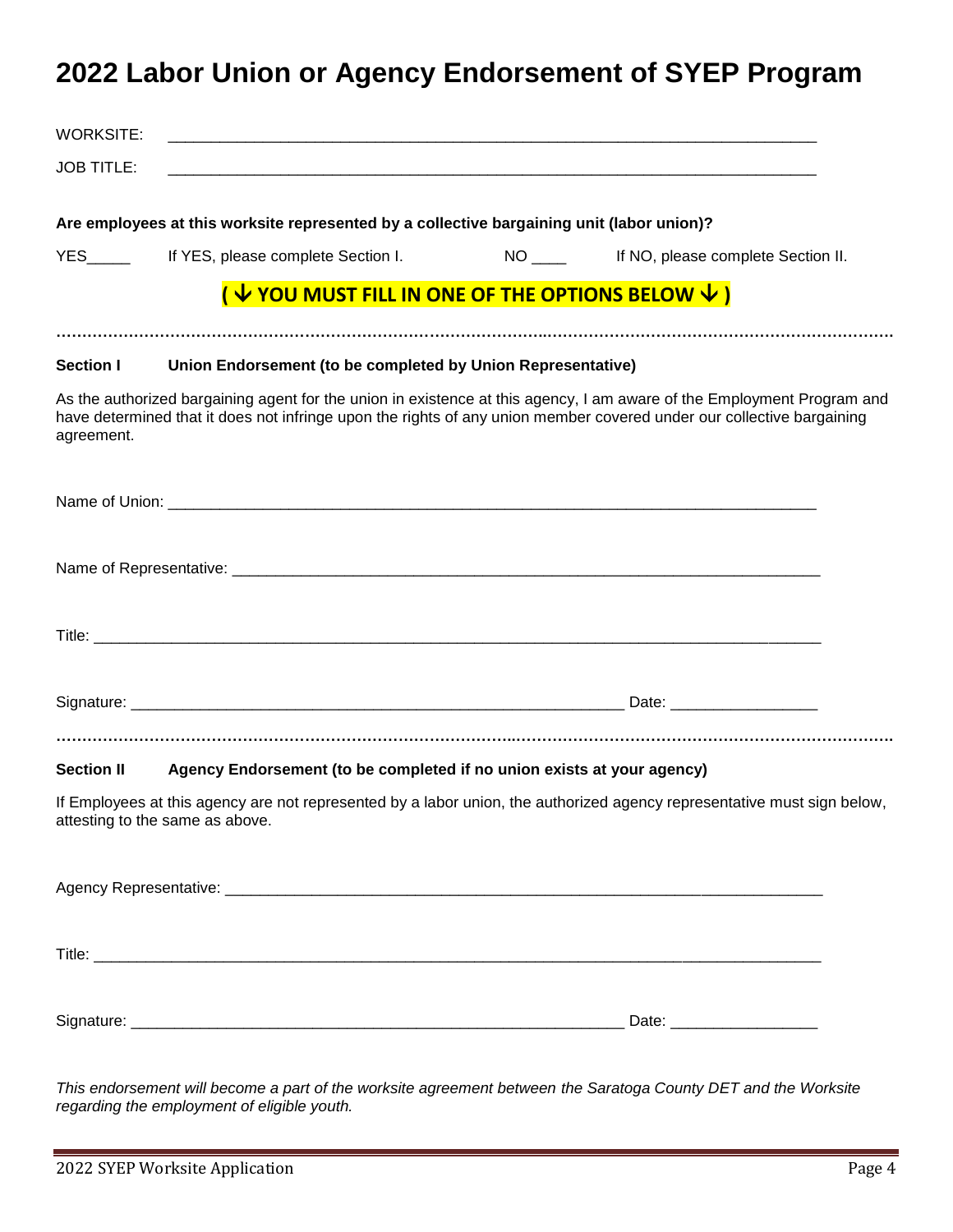### **Please fill out all sections of the JOB DESCRIPTION and WORKSITE ASSIGNMENT forms.**

### **JOB DESCRIPTION:**

| Name of Worksite:    ____________________________ |                              |                     |
|---------------------------------------------------|------------------------------|---------------------|
| 1) Start date: __________________                 | End date: __________________ |                     |
| 2) Number of positions requested:                 |                              |                     |
|                                                   |                              | (min. age required) |
|                                                   |                              | (min. age required) |

### **FOR QUESTIONS BELOW PLEASE SPECIFY IF DIFFERENT TITLES**

4) Description of work to be performed:

- 5) Required knowledge, skills and abilities:
- 6) Basic skills, work readiness skills and occupational skills utilized in this position:
- 7) Dress Code or other special requirements:

Saratoga County is an Affirmative Action/ Equal Opportunity Employer-Auxiliary aids and services are available upon request to individuals with disabilities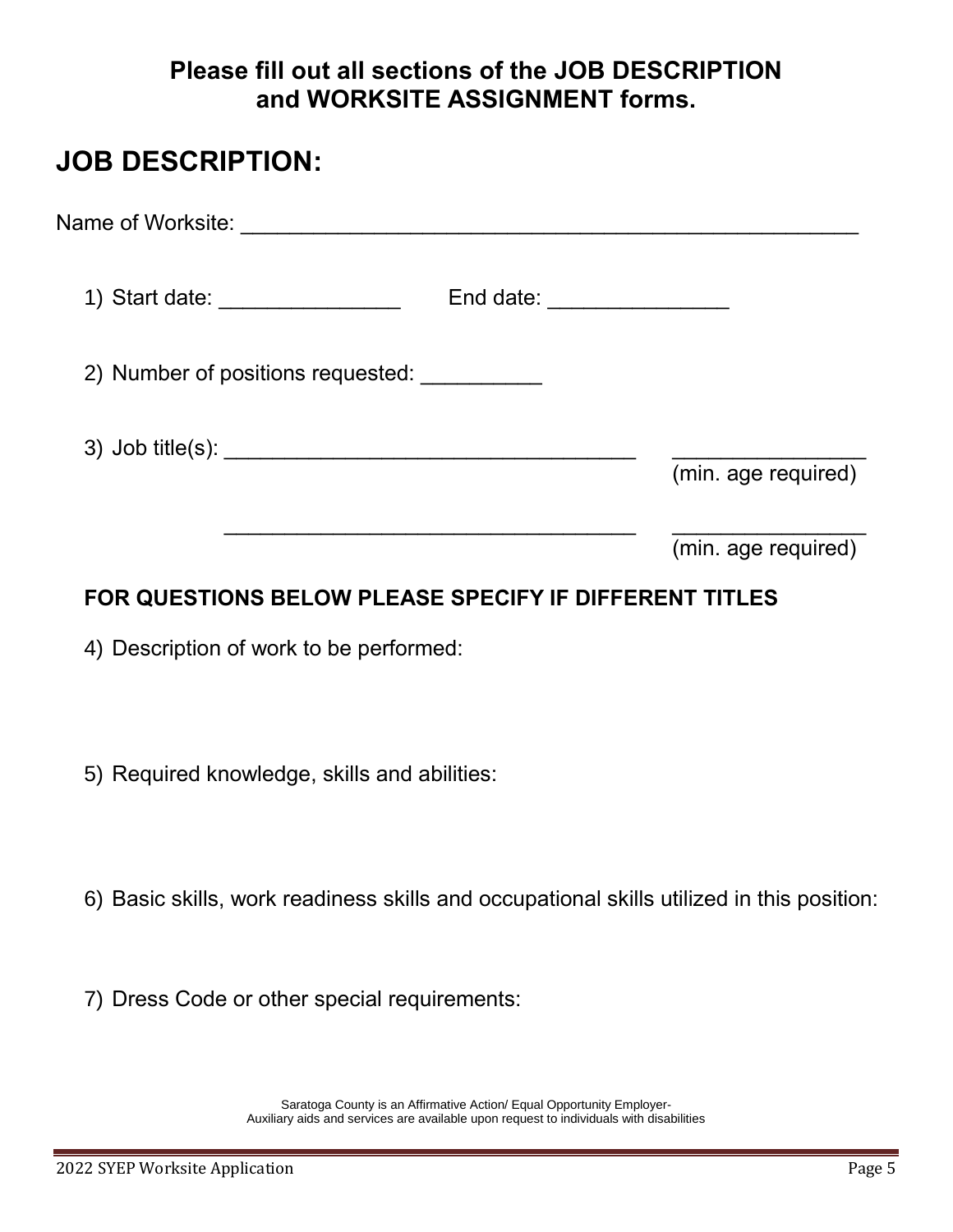# **WORKSITE ASSIGNMENT:**

**Please leave "Name of Employee" blank and begin with "My Assigned Worksite" below filling in your agency name and completing all remaining areas of this form. This form will be given to the assigned youth once matched with your worksite.** 

 $\overline{\phantom{a}}$  ,  $\overline{\phantom{a}}$  ,  $\overline{\phantom{a}}$  ,  $\overline{\phantom{a}}$  ,  $\overline{\phantom{a}}$  ,  $\overline{\phantom{a}}$  ,  $\overline{\phantom{a}}$  ,  $\overline{\phantom{a}}$  ,  $\overline{\phantom{a}}$  ,  $\overline{\phantom{a}}$  ,  $\overline{\phantom{a}}$  ,  $\overline{\phantom{a}}$  ,  $\overline{\phantom{a}}$  ,  $\overline{\phantom{a}}$  ,  $\overline{\phantom{a}}$  ,  $\overline{\phantom{a}}$ 

# **Work Schedule, 25 HOURS:**

|          | <b>TIME BEGIN</b><br>(circle am or pm)    | Lunch Break<br>(if required*) |                                     | <b>TIME END</b><br>(circle am or pm) |       |
|----------|-------------------------------------------|-------------------------------|-------------------------------------|--------------------------------------|-------|
| Monday   | $\frac{1}{2}$ am pm                       |                               | Beg: ______________ End: __________ |                                      | am pm |
| Tuesday  | <u>______________</u> am pm               |                               | Beg: ___________ End: __________    |                                      |       |
|          | Wednesday _________________________ am pm |                               | Beg: ___________ End: __________    |                                      |       |
| Thursday | <u>_________________</u> am pm            |                               | Beg: ___________ End: ___________   | the contract of the contract of the  | am pm |
| Friday   | $\frac{1}{2}$ am pm                       |                               | Beg: ___________ End: __________    | ____________________ am pm           |       |
| Saturday | <u>______________</u> am pm               |                               |                                     |                                      | am pm |
| Sunday   |                                           |                               |                                     | <u>_______________</u> am pm         |       |

\*NYS Labor Law states that the noonday meal period extends from 11:00am – 2:00pm. An employee who works a shift of more than six hours which extends over the noonday meal period is entitled to at least a 30-minute meal break. We do NOT pay for breaks of any kind including meal breaks required by law. Employees are only paid for actual hours worked. Please note on form above any additional breaks (other than lunch break) if given.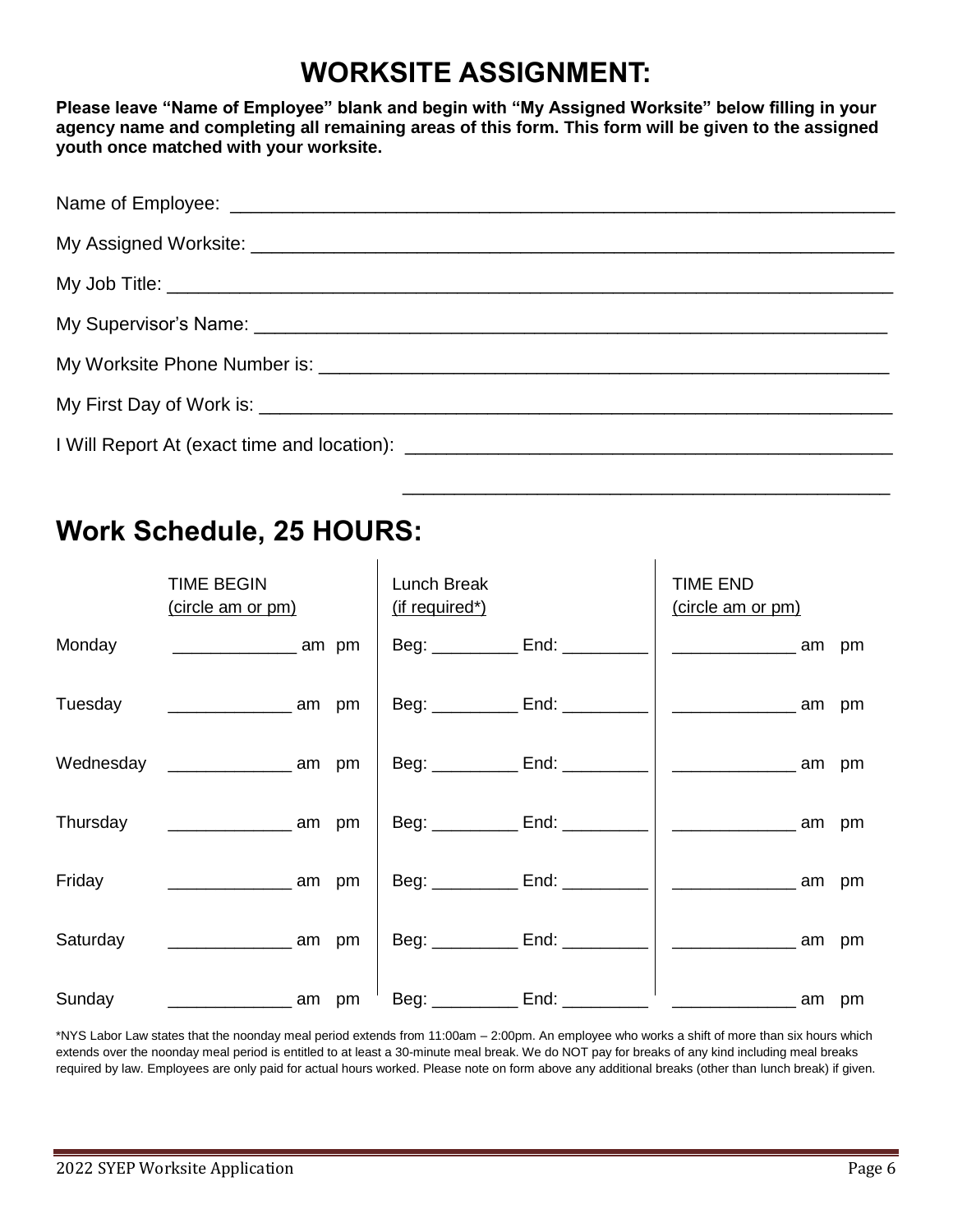# **WORKSITE ASSIGNMENT:**

**Please leave "Name of Employee" blank and begin with "My Assigned Worksite" below filling in your agency name and completing all remaining areas of this form. This form will be given to the assigned youth once matched with your worksite.** 

 $\overline{\phantom{a}}$  ,  $\overline{\phantom{a}}$  ,  $\overline{\phantom{a}}$  ,  $\overline{\phantom{a}}$  ,  $\overline{\phantom{a}}$  ,  $\overline{\phantom{a}}$  ,  $\overline{\phantom{a}}$  ,  $\overline{\phantom{a}}$  ,  $\overline{\phantom{a}}$  ,  $\overline{\phantom{a}}$  ,  $\overline{\phantom{a}}$  ,  $\overline{\phantom{a}}$  ,  $\overline{\phantom{a}}$  ,  $\overline{\phantom{a}}$  ,  $\overline{\phantom{a}}$  ,  $\overline{\phantom{a}}$ 

# **Work Schedule, 30 HOURS:**

|          | <b>TIME BEGIN</b><br>(circle am or pm)  | Lunch Break<br>(if required*) |                                     | TIME END<br>(circle am or pm) |    |
|----------|-----------------------------------------|-------------------------------|-------------------------------------|-------------------------------|----|
| Monday   | $\frac{1}{2}$ am pm                     |                               | Beg: _____________ End: __________  | am                            | pm |
| Tuesday  |                                         |                               | Beg: ____________ End: ___________  | am                            | pm |
|          | Wednesday _______________________ am pm |                               | Beg: ___________ End: _________     | , am                          | pm |
| Thursday | <u>________________</u> am pm           |                               | Beg: _____________ End: ___________ | am                            | pm |
| Friday   | <u>_____________</u> am pm              |                               |                                     | ∣am                           | pm |
| Saturday | $\frac{1}{2}$ am pm                     |                               | Beg: __________ End: _________      | am                            | pm |
| Sunday   |                                         |                               | Beg: __________ End: _________      | am                            | pm |

\*NYS Labor Law states that the noonday meal period extends from 11:00am – 2:00pm. An employee who works a shift of more than six hours which extends over the noonday meal period is entitled to at least a 30-minute meal break. We do NOT pay for breaks of any kind including meal breaks required by law. Employees are only paid for actual hours worked. Please note on form above any additional breaks (other than lunch break) if given.